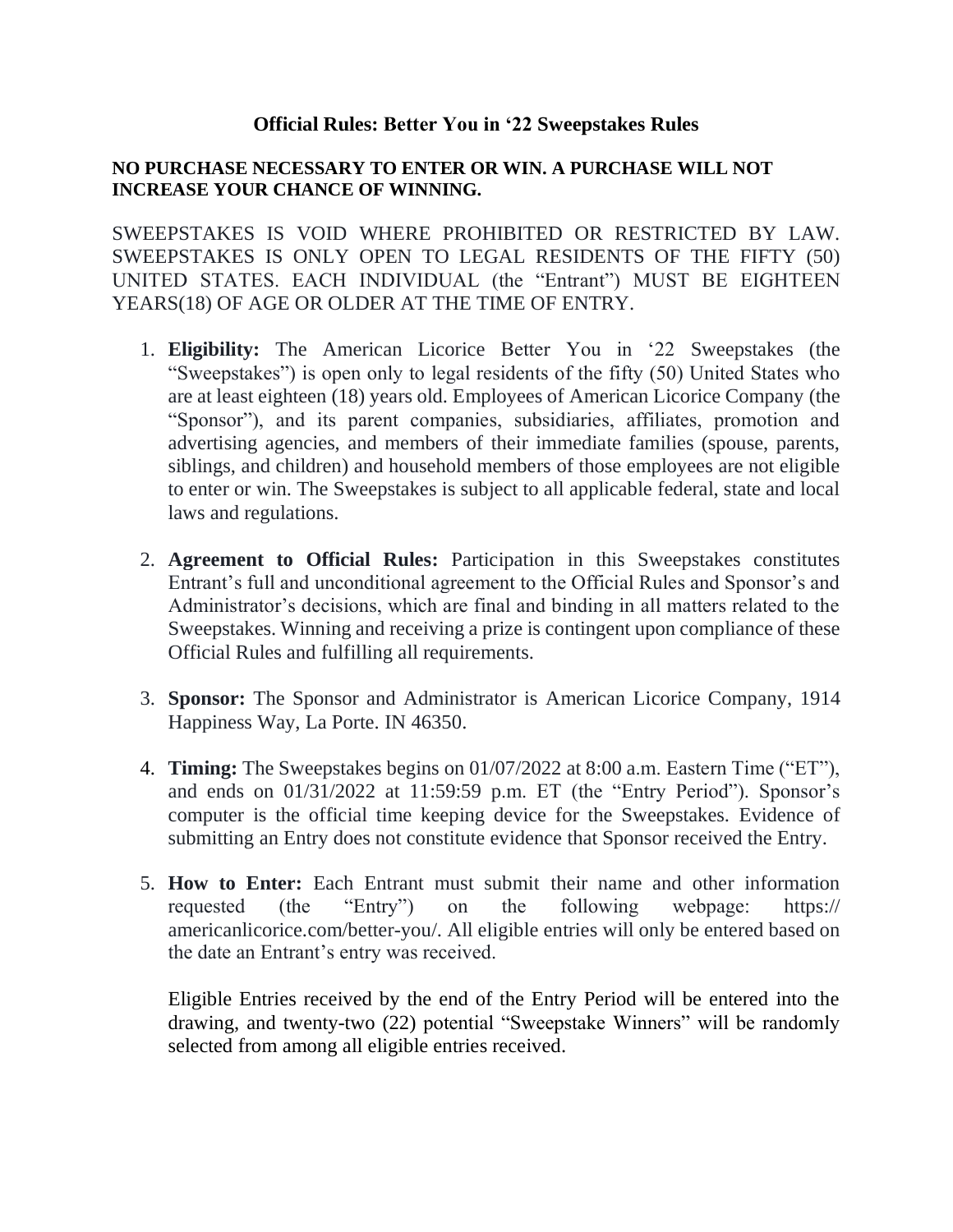There is a limit of one (1) Entry per natural person during the Entry Period. Any attempt by an Entrant to obtain more than one (1) Entry by using multiple or different email addresses, identities, or any other method will void that Entrant's entries and that Entrant will be disqualified. Sponsor or representative acting on behalf of Sponsor reserves the right to screen entries. In Sponsor's sole discretion, Sponsor reserves the right to disqualify and remove any Entry it deems as inappropriate or unacceptable or does not meet the submission guidelines, or does not comply with these Official Rules. Entrant agrees if their Entry is contested in any manner for any reason whatsoever, Sponsor or representative acting on behalf of Sponsor may disqualify that Entry and discontinue use without notification.

- 6. **Prizes:** Twenty-two (22) prizes of two (2) 4oz Red Vines Made Simple Mixed Berry Trays, two (2) 4oz Red Vines Made Simple Mixed Berry Trays, and two (2) 4oz Red Vines Made Simple Mixed Berry Trays will be awarded (Approximate Retail Value ("ARV") \$17.94). Odds of winning a prize depend on the number of eligible entries received. Prizes will be awarded only if the potential prize winner fully complies with these Official Rules. Prizes are non-transferable, and no cash alternative or substitution will be made except as provided herein at the Sponsor's sole discretion. Sponsor reserves the right to substitute a prize for one of equal or greater value if the designated prize should become unavailable for any reason. All federal, state and local taxes, and any other costs and expenses associated with acceptance and/or use of Prize not specifically provided for in these Official Rules are solely the Winner's responsibility. ALL PRIZES ARE PROVIDED "AS IS" WITHOUT WARRANTY OF ANY KIND, EITHER EXPRESS OR IMPLIED, AND SPONSOR HEREBY DISCLAIMS ALL SUCH WARRANTIES, INCLUDING BUT NOT LIMITED TO, THE IMPLIED WARRANTIES OF MERCHANTABILITY, FITNESS FOR A PARTICULAR PURPOSE AND/OR NON-INFRINGEMENT.
- 7. **Winner Selection and Notification:** Following the conclusion of the Entry Period, the Administrator will randomly select the twenty-two (22) potential Sweepstakes winners from all eligible entries received during that applicable Entry Period. The twenty-two (22) provisional winners will be notified through an email from the Sponsor. If, despite reasonable efforts, a potential prize winner does not respond within 48 hours of the first notification attempt, or if a prize or prize notification is returned as unclaimed or undeliverable to such potential prize winner, such potential prize winner may forfeit the applicable prize and an alternate prize winner may be selected. If any potential prize winner is found to be ineligible, or if they have not complied with these Official Rules or declines the applicable prize for any reason prior to award, such potential prize winner may be disqualified, and an alternate winner may be selected. Potential winners must continue to comply with all terms and conditions of these Official Rules and winning is contingent upon fulfilling all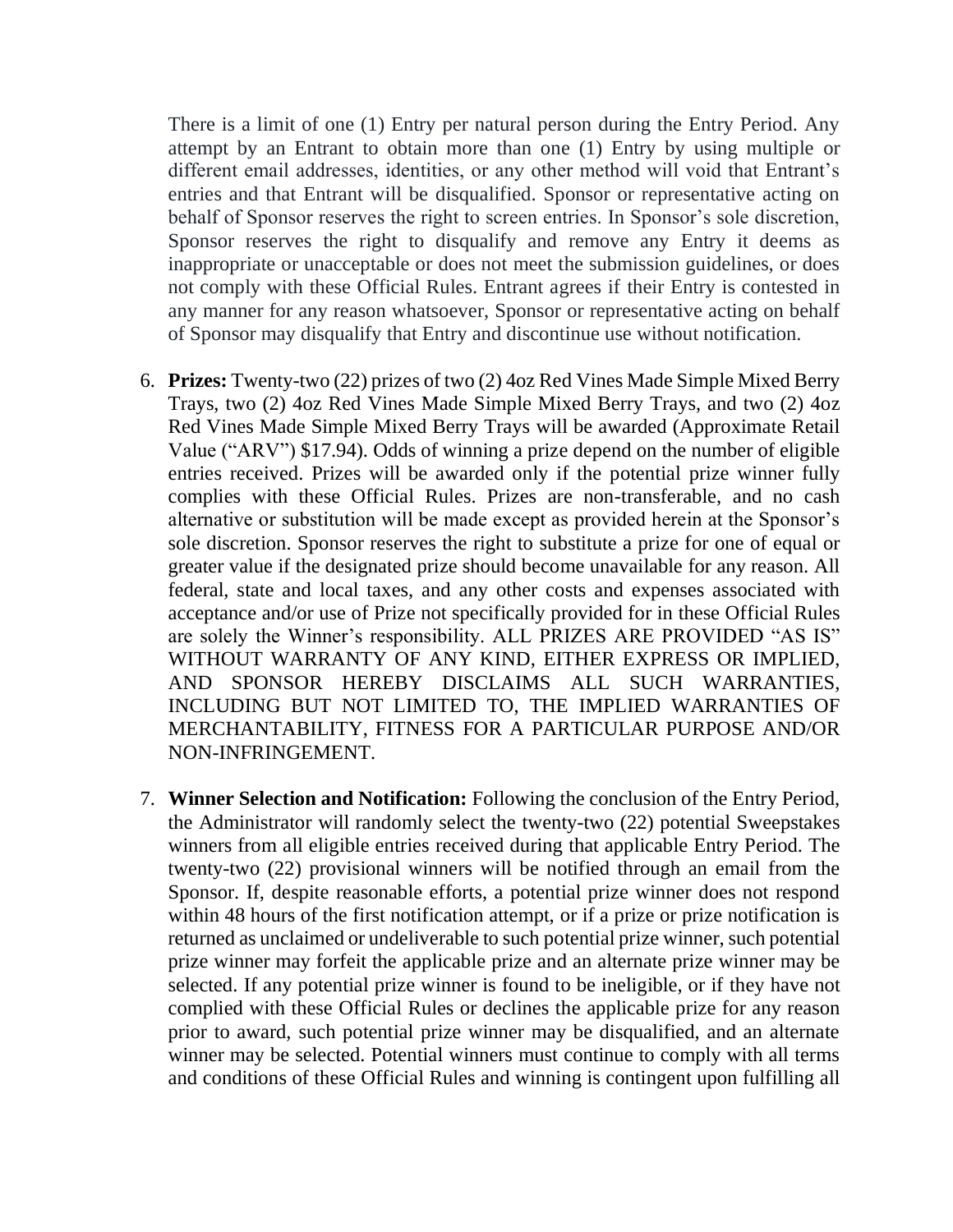requirements. Prizes will be fulfilled approximately 2 weeks after the end of the Entry Period, once winners are confirmed.

8. **General Guidelines for Entrants:** Sponsor reserves the right to verify the eligibility of any Entrant. Any entry found not to be in compliance with these Official Rules may be disqualified. Each Entrant must submit an Entry on Entrant's own behalf. Any Entrant using another person's identity may be disqualified and ineligible to claim any prize. By entering Sweepstakes, each Entrant warrants that he or she has read and agrees to abide and be bound by these Official Rules. False or deceptive entries or acts, including misrepresentation of age, shall render such entries as ineligible. An Entrant may be required to produce proof of identity, address, and/or birth date. Once an entry is submitted, it cannot be deleted, canceled or modified by an Entrant. No substitution of an entry will be accepted during an entry period under any circumstances once the original entry is submitted. Sponsor assumes no liability for any entries submitted into the Sweepstakes that violates these Official Rules. In the event an Entrant wins a prize, and is later found to be in violation of these Official Rules, Entrant may be required to forfeit the prize. Sponsor or representative acting on Sponsor's behalf shall have the absolute right to determine if an entry is not in compliance with these Official Rules without notice to the Entrant. In the event of failure to capture any information for any reason whatsoever, including but not limited to as a result of the effects of hackers or the failure of any electronic equipment, computer or cellular transmission, or network connections, any such attempted entry submissions will become null and void. Sponsor is not responsible for any lost, late, illegal, intercepted, incomplete, misdirected, damaged, destroyed, mutilated, unintelligible or not received entries, or for errors, omissions, interruptions, deletions, defects, delays in operations, in transmissions of entries. Proof of sending an entry will not be deemed to be proof of receipt by Sponsor. If for any reason whatsoever data is not available to contact a potential prizewinner, the entry will become null and void and the Entrant will be disqualified from the Sweepstakes. Any other attempted form or method of entry, except as outlined above, will not be an eligible Entry. The information you provide will be administered by Sponsor in accordance with its privacy policy, available at https://www.americanlicorice.com/en/privacy-policy. Entrant agrees by attempting to enter into this Sweepstakes, he or she will be bound by these Official Rules and the decisions of the Sponsor which shall be final in all respects, and Entrant and attempted Entrant waive any right to claim ambiguity in this Sweepstakes or these Official Rules. Each winner is responsible for all taxes, including federal, state and local, applicable to the acceptance and use of his/her prize. Wireless carrier standard data plan rates may apply. Other charges may also apply; check your mobile plan for rates/details relating to use of data under your plan.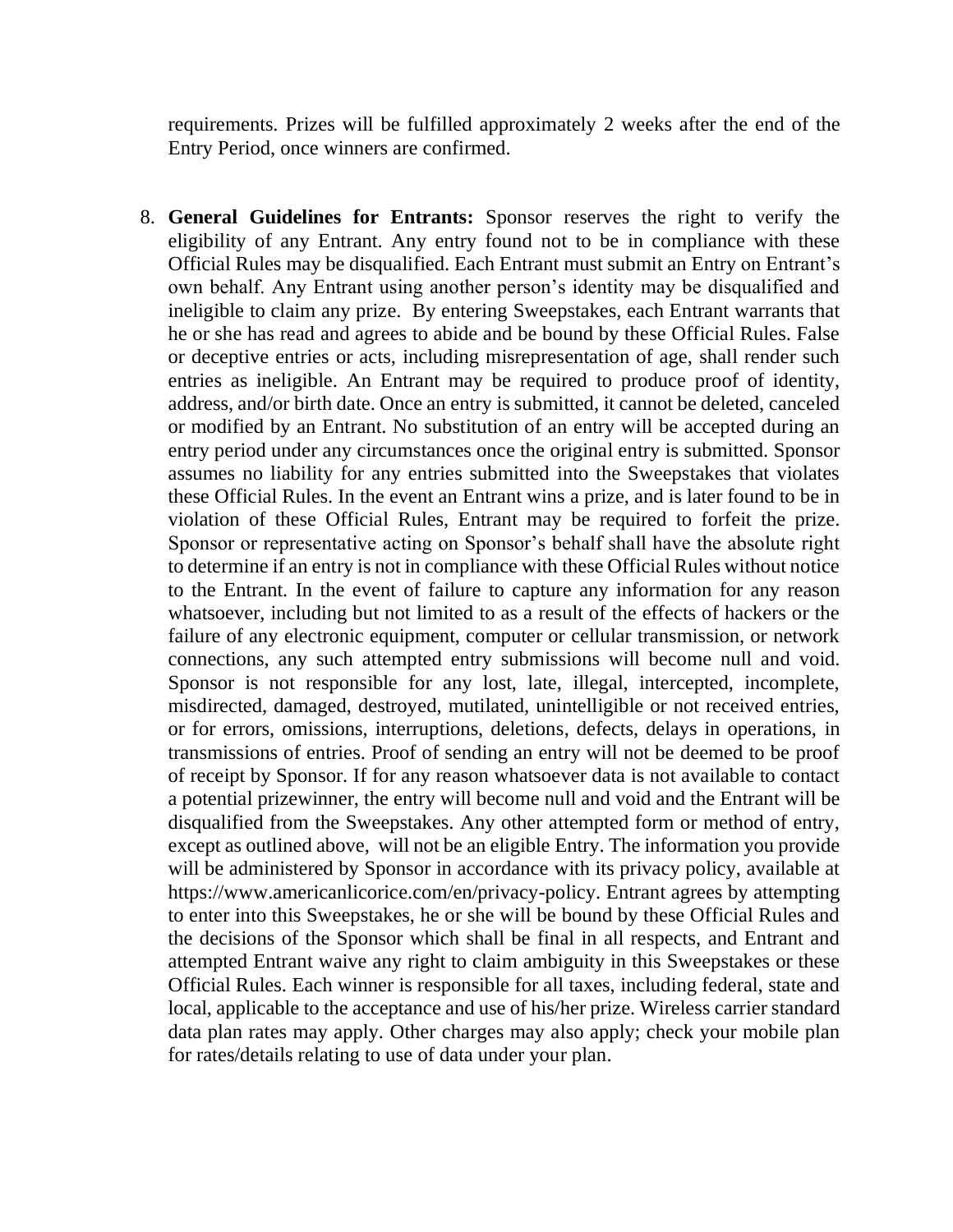- 9. **Limitations of Liability:** Sponsor is not responsible for: (a) incorrect or inaccurate transcription of entry information or late, lost, stolen, unintelligible, illegible, damaged, mutilated, altered, incomplete or misdirected entries or entries received through impermissible or illegitimate channels, all of which will be disqualified; (b) technical failures of any kind, including but not limited to the malfunctioning of any telephone, computer online systems, computer equipment, website, server provider, network, hardware or software; (c) the unavailability or inaccessibility of any website or service; (d) unauthorized intervention in any part of the entry process or the Contest; (e) printing, typographical, electronic or human errors, which may occur in the offer or administration of the Contest or the processing of entries; or (f) any injury or damage to persons or property, including but not limited to entrant's computer, which may be caused, directly or indirectly, in whole or in part, from entrant's participation in the Contest, or from viewing, playing or downloading any material from Sponsor's website(s), regardless of whether the material was prepared by Sponsor or a third party, and regardless of whether the material is connected to Sponsor's websites by a hypertext link.
- 10.**Release and Indemnification:** By participating in this Sweepstake, entrant agrees to defend, indemnify, and hold harmless the Sweepstake Entities from and against any all claims, liabilities, damages, losses, and expenses (including reasonable attorneys' fees) arising out or relating to their breach of these Official Rules. By entering, each Entrant forever, fully and irrevocably releases and holds harmless Sponsor and its parents, subsidiaries and affiliates, and their respective agents, advertising and promotion agencies, affiliates, and all of their respective employees, officers, directors, shareholders and agents from and against all claims, damages or liabilities arising in whole or in part, directly or indirectly, from entrant's participation and/or entry in the Sweepstakes.
- 11. **Construction:** All issues and questions concerning these Official Rules or the rights and obligations of any participant shall be governed by and construed in accordance with the laws of the State of California, without giving effect to its conflict of law rules or provisions. All entrants expressly agree to submit to the laws of and the jurisdiction of the federal and state courts in the State of California, hereby waiving the jurisdiction of any other courts that now or in the future could be considered competent for any reason. All actions, proceedings, or litigation relating to the Sweepstake shall take place in the State of California, County of San Mateo. The invalidity or unenforceability of any provision of these Official Rules shall not affect the validity or enforceability of any other provision. If any provision is determined to be invalid or otherwise unenforceable, these rules shall be construed in accordance with their terms as if the invalid or unenforceable provision was not contained therein.